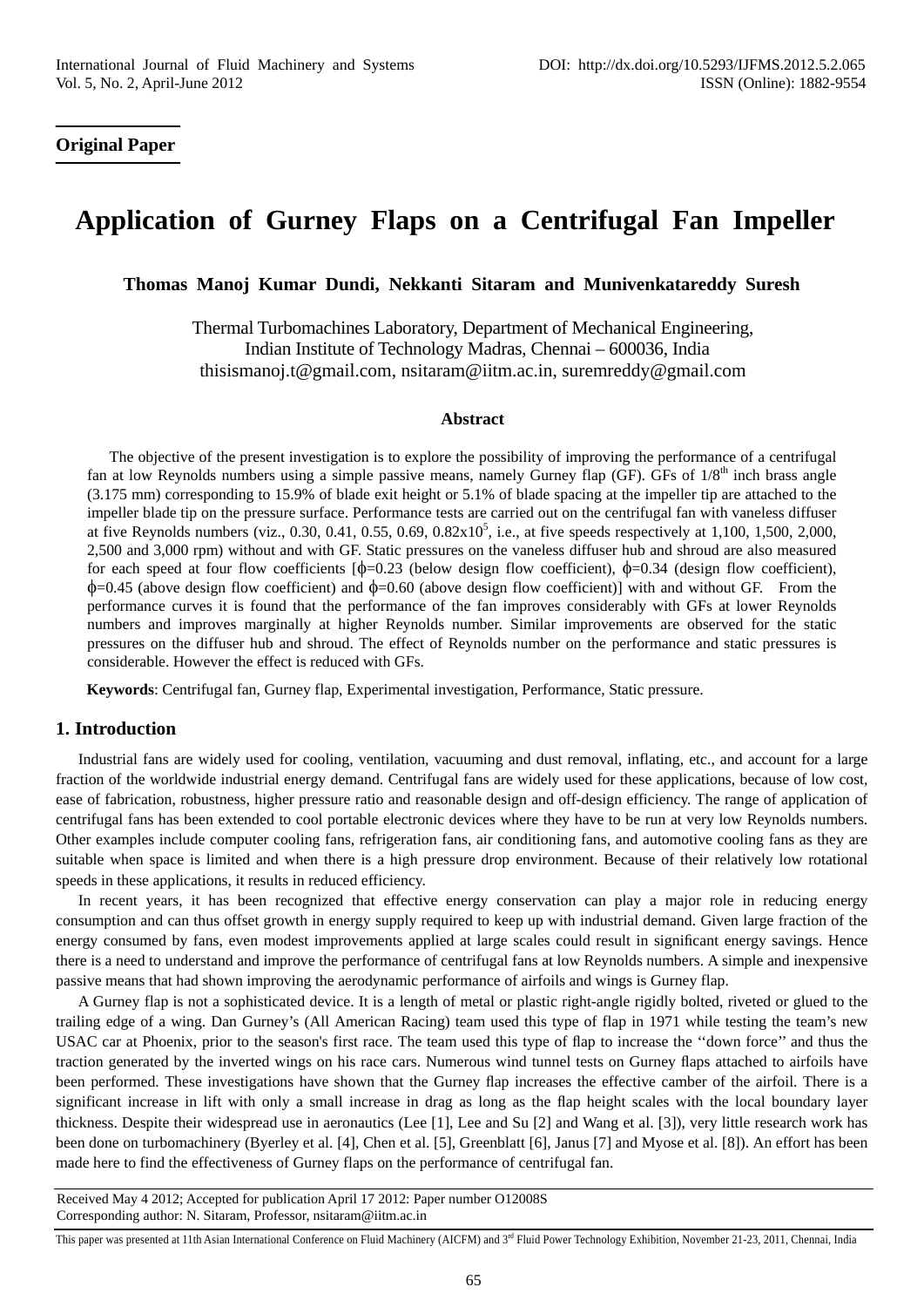#### **2. Experimental Facility, Instrumentation, Program and Procedure**

The experiments are carried out on a low specific speed centrifugal fan available at the Thermal Turbomachines Laboratory, Department of Mechanical Engineering, IIT Madras. A schematic of the experimental facility is shown in Fig. 1. The experimental facility is a single stage centrifugal fan driven by a 10 HP AC motor, whose speed is controlled by a variable speed drive. The major design details of the fan are given in Table 1. A digital micro manometer (Model FCO012, range:  $\pm$  200 mm of water gage) and a 20 way scanning box (Model FCO091) manufactured by M/s. Furness Controls, Bexhill, U.K. are used for pressure measurements. For measurements at lower Reynolds numbers, 10% range of the manometer is used.



|  |  | Fig. 1 Schematic layout of the experimental facility |  |
|--|--|------------------------------------------------------|--|
|  |  |                                                      |  |

| <b>THERE I</b> DUSIGN DURING OF the Content again I am |                  |                                            |                  |  |  |
|--------------------------------------------------------|------------------|--------------------------------------------|------------------|--|--|
| Pressure ratio, $P_{02}/P_{01}$                        | 1.04             | Mass flow rate, m                          | $0.56$ kg/s      |  |  |
| Speed, N                                               | $3,000$ rpm      | Shape number, $N_{sh}$                     | 0.076            |  |  |
| Inducer hub diameter, $D_{1h}$                         | $110 \text{ mm}$ | Inducer tip diameter, $D_{1t}$             | $225 \text{ mm}$ |  |  |
| Blade angle at inducer hub, $\beta_{1h}$               | 45 Deg.          | Blade angle at inducer tip, $\beta_{1t}$   | 29 Deg.          |  |  |
| Impeller exit diameter, $D_2$                          | $393 \text{ mm}$ | Number of impeller blades                  | 20               |  |  |
| Blade angle at exit, $\beta_2$                         | 90 Deg.          | Blade height, $h_2$                        | $20 \text{ mm}$  |  |  |
| Exit diameter of vaneless diffuser, $D_3$              | $600$ mm         | All angles are w.r.t. tangential direction |                  |  |  |

|  |  | <b>Table 1</b> Design Details of the Centrifugal Fan |  |
|--|--|------------------------------------------------------|--|
|  |  |                                                      |  |

Performance tests are carried out on the centrifugal fan with vaneless diffuser at five Reynolds numbers viz., 0.82, 0.69, 0.55,  $0.41, 0.30x10<sup>5</sup>$  i.e., at five speeds respectively at 3,000, 2,500, 2,000, 1,500 and 1,100 rpm without Gurney flap to investigate the effect of Reynolds number. Static pressures on the vaneless diffuser hub and shroud are also measured for each speed at the following four flow coefficients, viz.  $\phi$ =0.23 (below design flow coefficient),  $\phi$ =0.34 (design flow coefficient),  $\phi$ =0.45 (above design flow coefficient) and  $\phi$ =0.60 (above design flow coefficient).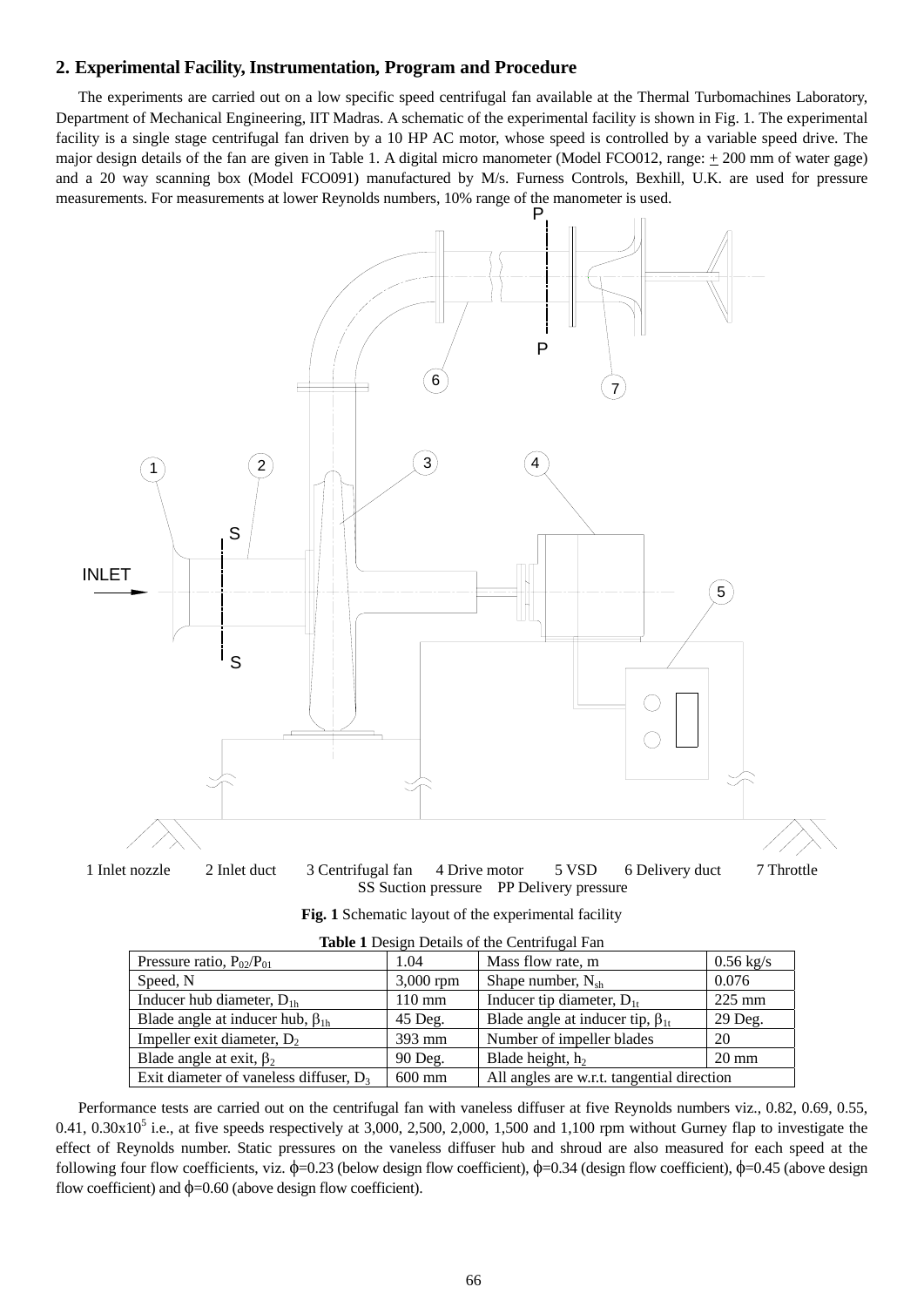A 30 cm long brass angle of  $1/8<sup>th</sup>$  inch side (3.175 mm) manufactured by M/s Special Shapes and is supplied by M/s Small Parts is cut into pieces of 20 mm length. One surface of the brass pieces is roughened using emery paper. Similarly the pressure surface of the impeller blade near its tip is roughened using emery paper. These brass pieces are attached to the impeller blade pressure surface near tip using instant glue Anabond. As both the surfaces of the brass pieces and impeller pressure surface near the blade tip are roughened, the brass pieces are rigidly fixed to the impeller pressure surface. The brass pieces stayed in place up to an impeller speed of 3,000 rpm. These brass pieces are Gurney flaps as shown in Fig. 2. The height of the Gurney flaps corresponds to 15.9% of impeller blade height at exit or 5.1% of blade spacing at the impeller tip. Then the performance tests carried for baseline configuration without Gurney flap are repeated with Gurney flap to determine the effect of Gurney flap on the performance of centrifugal fan. Static pressures on the vaneless diffuser hub and shroud are also measured for Reynolds numbers 0.69, 0.55, 0.41, 0.30x10<sup>5</sup> (2,500, 2000, 1500, 1100 rpm) at four flow coefficients, viz.  $\phi$ =0.23 (below design flow coefficient),  $\phi$ =0.34 (design flow coefficient),  $\phi$ =0.45 (above design flow coefficient) and  $\phi$ =0.60 (above design flow coefficient) for configurations without and with Gurney flap.



**Fig. 2** Impeller blade tip with Gurney flap

## **3. Results and Discussion**

#### **3.1 Effect of Reynolds number on performance**

Performance characteristics without Gurney flap: The performance characteristics for baseline configuration without Gurney flap in terms of non-dimensional parameters, energy coefficient  $(\psi)$  vs. flow coefficient  $(\phi)$  at Reynolds numbers of 0.82, 0.69, 0.55, 0.41, 0.30 $x10<sup>5</sup>$  are presented in Fig. 3. There is a considerable effect of Reynolds number where the fan exhibits lower operating range w.r.t. φinstability point at lower Reynolds numbers as shown in Table 2. The trends for all Reynolds numbers are similar in nature but higher differences in energy coefficient values can be observed at mid peak regions of the curves.

Performance characteristics with Gurney flap: The trends of performance parameters are similar in nature with Gurney flap as shown in Fig. 4. But the values of energy coefficient exhibited at the higher Reynolds number flows  $0.82$ ,  $0.69 \times 10^5$  (3,000 and 2,500 rpm) are surprisingly lower compared to those at the lower Reynolds numbers of 0.55, 0.41, 0.30 $\times10^5$  (2,000, 1,500 and 1100 rpm respectively). It is also seen that the operating range exhibited at different Reynolds numbers varies significantly and does not follow any specific trend as shown in Table 2. However the fan exhibits highest operating range at the lowest Reynolds number of  $0.30x10<sup>5</sup>$  (1,100 rpm) and lowest operating range at the highest Reynolds number of  $0.82x10<sup>5</sup>$  (3,000 rpm).

#### **3.2 Effect of GF on performance**

Performance characteristics without and with Gurney flap for Reynolds numbers of 0.30, 0.41, 0.55, 0.69, 0.82 $x10^5$  (1,100, 1,500, 2,000, 2,500, 3,000 rpm respectively) are presented in Fig. 5. The energy coefficient for the fan with GF is higher than that for the fan without GF for almost complete flow coefficient range. At low Reynolds number the difference is higher, whereas only small increase is found in case of high Reynolds numbers of  $0.69x10^5$  and  $0.82x10^5$  corresponding to 2,500 and 3,000 rpm.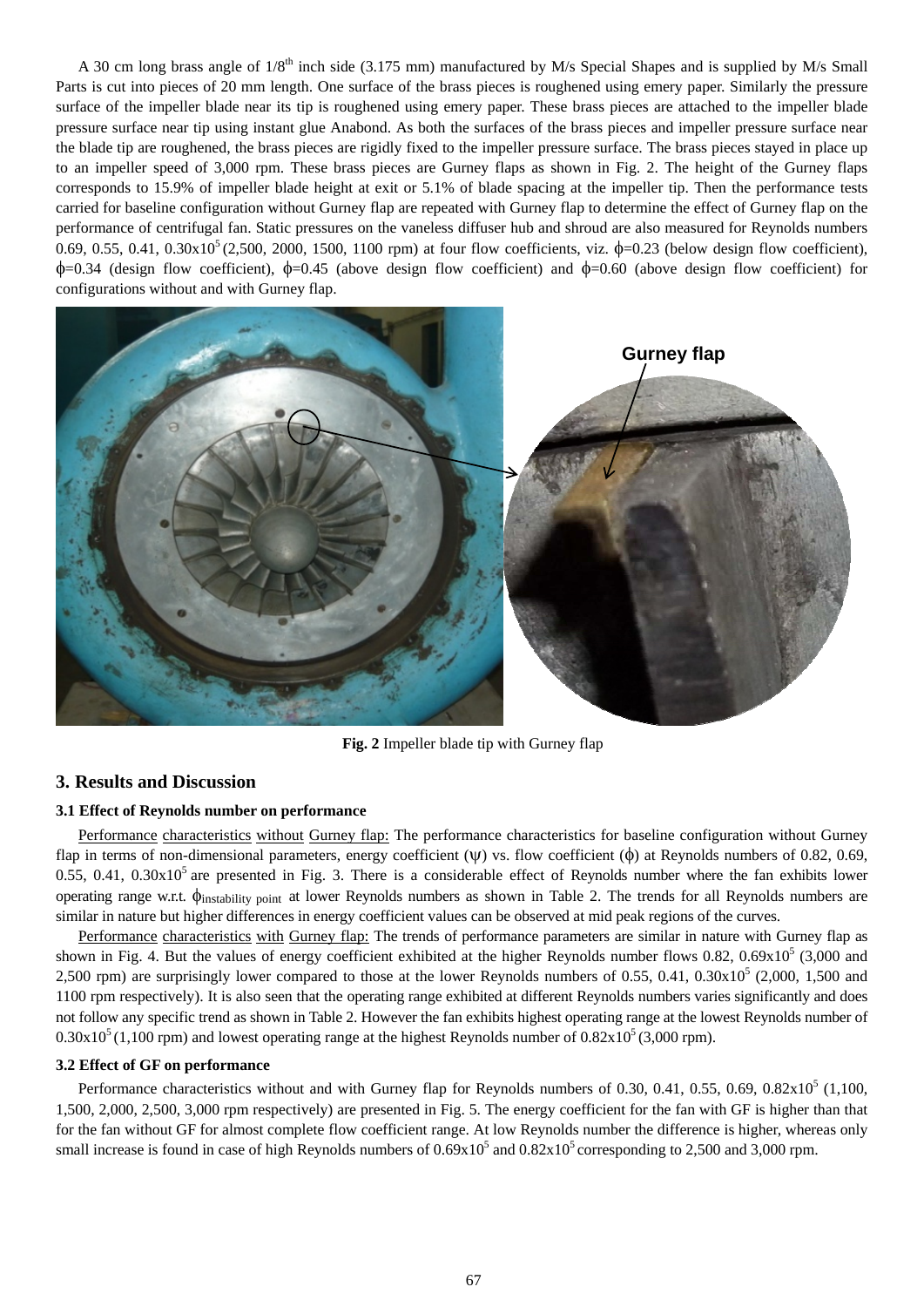

**Table 2** Comparison of important performance parameters without and with GF

**Fig. 5** Comparison of energy coefficient of the centrifugal fan without and with GF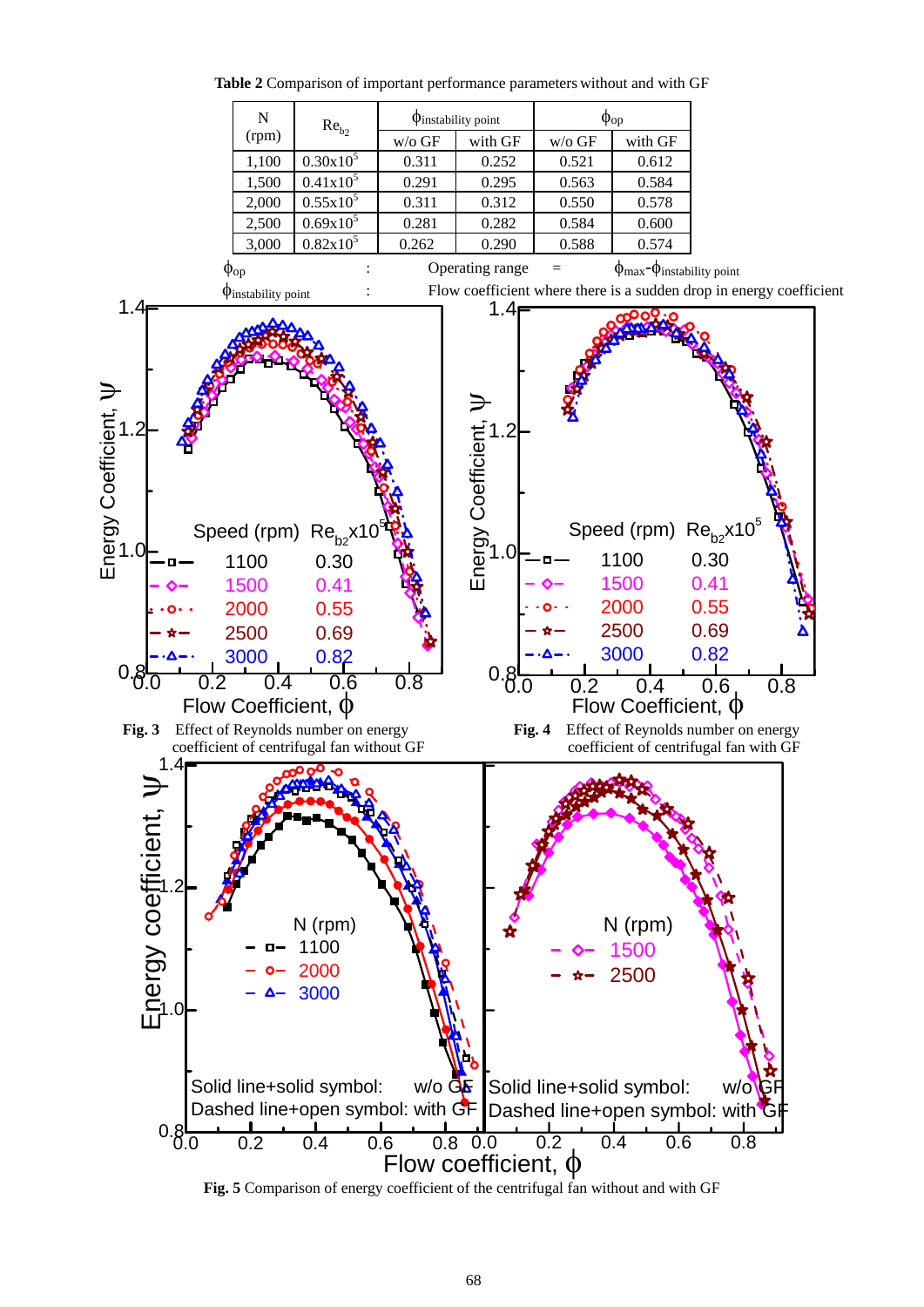#### **3.3 Effect of Reynolds number on diffuser hub and shroud static pressures**

Static pressure is measured on the diffuser hub and shroud at one circumferential location and seventeen radial locations at each speed for four flow coefficients, viz.,  $\phi$ =0.23 (below design flow coefficient),  $\phi$ =0.34 (design flow coefficient),  $\phi$ =0.45 (above design flow coefficient) and φ=0.60 (above design flow coefficient), without and with Gurney flaps. There is considerable effect of Reynolds number on static pressures on diffuser hub and shroud. For the sake of brevity, only representative results are presented. All the static pressure data are presented in Manoj Kumar Dundi [10]. More or less similar nature is exhibited for various Reynolds numbers for corresponding flow coefficients as shown in Fig. 6. Static pressure coefficient increases with radius for all flow coefficients at different speeds as flow diffusion occurs due to area increase. The values of static pressure coefficients on diffuser hub for corresponding flow coefficients for various speeds are higher than those on the diffuser shroud. However the difference is small at low flow coefficients. Static pressure increases continuously without any sudden change upto a radius ratio of about 1.25 on the diffuser hub and shroud. Then there is a sudden change in the slope of static pressure curve. Static pressure coefficient is generally higher as the Reynolds number increases. Trends for static pressure with GF configuration are similar as shown in Fig. 7.



**Fig. 7** Effect of Reynolds numbers on static pressure on diffuser hub and shroud with GF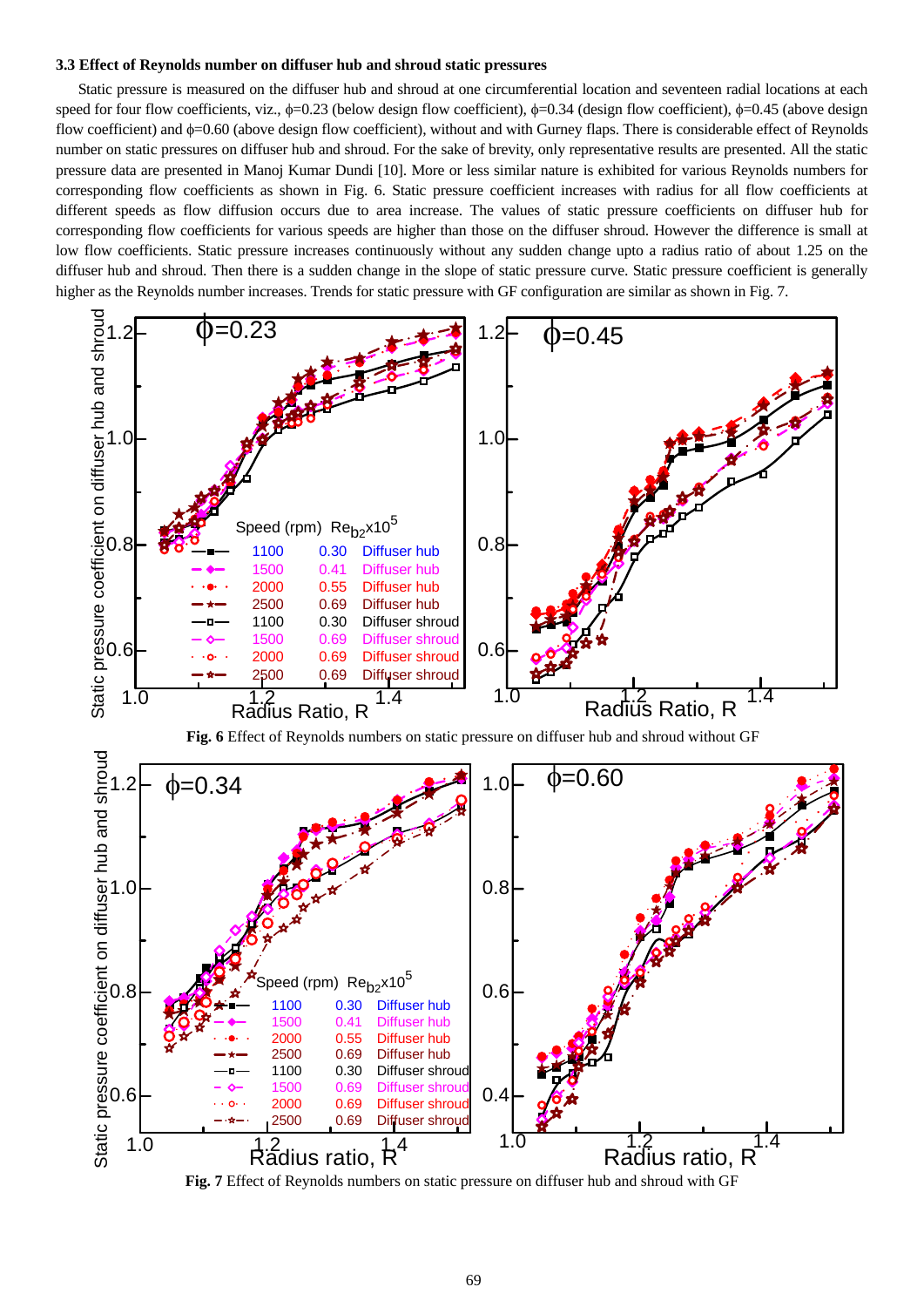#### **3.4 Effect of Gurney flap on diffuser hub and shroud static pressures**

The radial variation of static pressure coefficient on the diffuser hub and shroud is compared without and with Gurney flaps for representative flow coefficients and speeds in Fig. 8. In general static pressure on the diffuser hub and shroud is higher with Gurney flaps compared to the basic configuration of without Gurney flaps. However the difference is reduced as the Reynolds number increases with almost negligible difference at the speed of 2,500 rpm corresponding to a Reynolds number of  $0.69x10<sup>5</sup>$ . The results of static pressure correspond well with those of performance characteristics.



**Fig. 8** Effect of Gurney flap on static pressure on diffuser hub and shroud

# **4. Conclusions**

- 1. Performance tests on the centrifugal fan without and with Gurney flaps on the impeller blade tip have shown that the fan performance improves with Gurney flaps. In addition the maximum volume flow across the fan increases slightly with Gurney flaps. However the performance without and with Gurney flaps remains almost same at Reynolds number of  $0.69x10<sup>5</sup>$  and higher Reynolds numbers.
- 2. The effect of Reynolds number on the performance parameters is as follows: At lower Reynolds numbers the impeller without Gurney flap shows lower operating range compared to the impeller with Gurney flaps. This difference decrease as the Reynolds number increases, with almost negligible difference at Reynolds number of  $0.69 \times 10^5$  and higher Reynolds numbers.
- 3. Gurney flaps of  $1/8<sup>th</sup>$  inch brass angle (3.175 mm), 15.9% of blade exit height are successful in producing higher values of energy coefficient for complete flow range at low Reynolds numbers. At the higher Reynolds number of  $0.69x10<sup>5</sup>$ (2,500 rpm), the difference in static pressure without and with Gurney flaps is negligible.